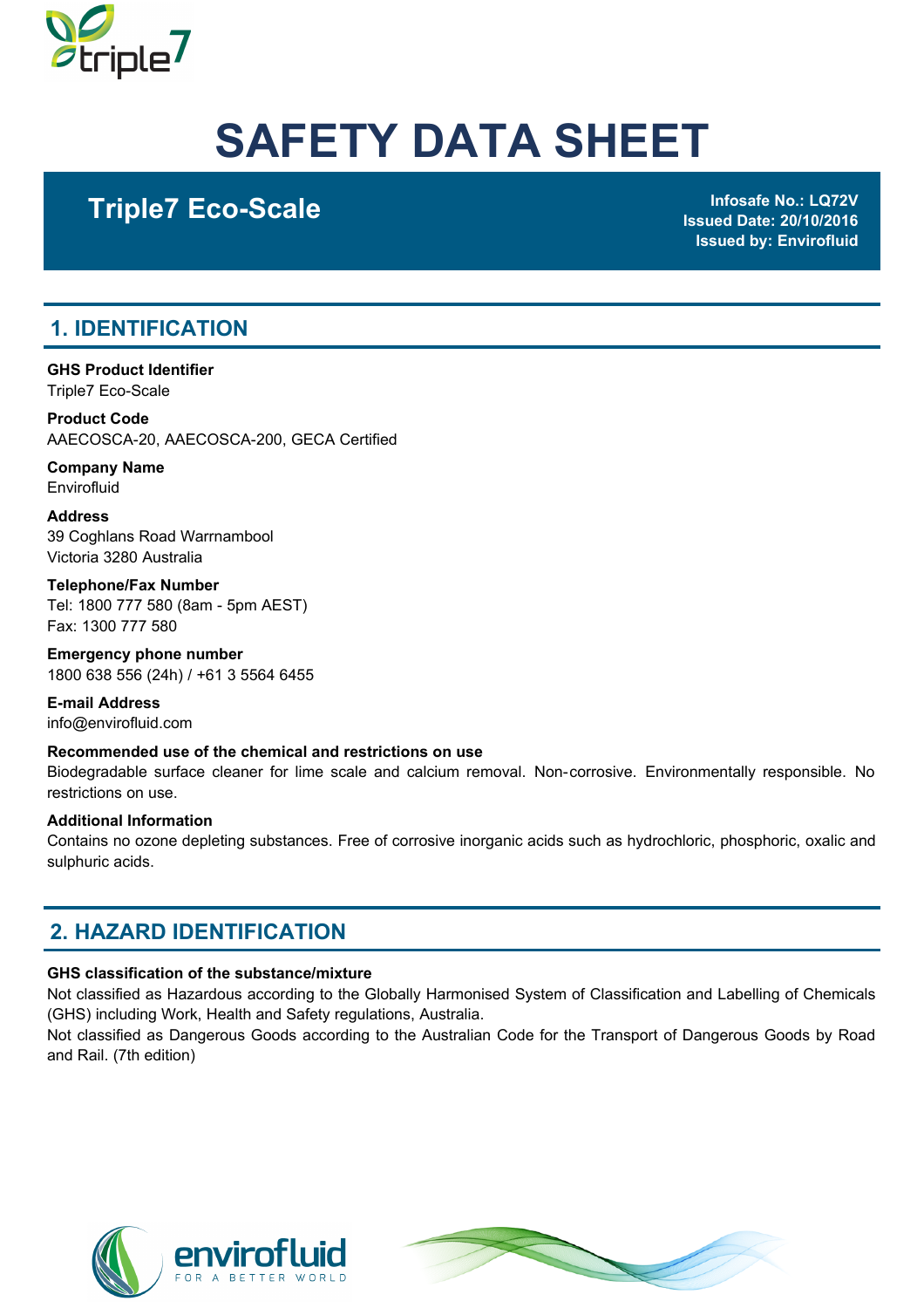

### 3. COMPOSITION/INFORMATION ON INGREDIENTS

#### Ingredients

| <b>Name</b>                                | <b>CAS</b>               | <b>Proportion</b> |
|--------------------------------------------|--------------------------|-------------------|
| Proprietary Biobased Acid Blend            |                          | $<$ 4 %           |
| Nonionic surfactant                        | -                        | $<1\%$            |
| Ingredients determined not to be hazardous | $\overline{\phantom{0}}$ | <b>Balance</b>    |

### 4. FIRST-AID MEASURES

#### Inhalation

If inhaled, remove affected person from contaminated area. Keep at rest until recovered. If symptoms develop and/or persist seek medical attention.

#### Ingestion

Do not induce vomiting. Wash out mouth thoroughly with water. Seek medical attention.

#### Skin

Wash affected area thoroughly with soap and water. If symptoms develop seek medical attention.

#### Eye contact

If in eyes, hold eyelids apart and flush the eyes continuously with running water. Remove contact lenses. Continue flushing for several minutes until all contaminants are washed out completely. If symptoms develop and/or persist seek medical attention.

#### First Aid Facilities

Eyewash and normal washroom facilities.

#### Advice to Doctor

Treat symptomatically.

### 5. FIRE-FIGHTING MEASURES

#### Suitable Extinguishing Media

Use appropriate fire extinguisher for surrounding environment.

#### Hazards from Combustion Products

Non combustible material.

#### Specific Hazards Arising From The Chemical

Under fire conditions this product may emit toxic and/or irritating fumes and gases including carbon monoxide, carbon dioxide and hydrocarbons.

#### Decomposition Temperature

>121°C

#### Precautions in connection with Fire

Fire fighters should wear full protective clothing and self-contained breathing apparatus (SCBA) operated in positive pressure mode. Fight fire from safe location.



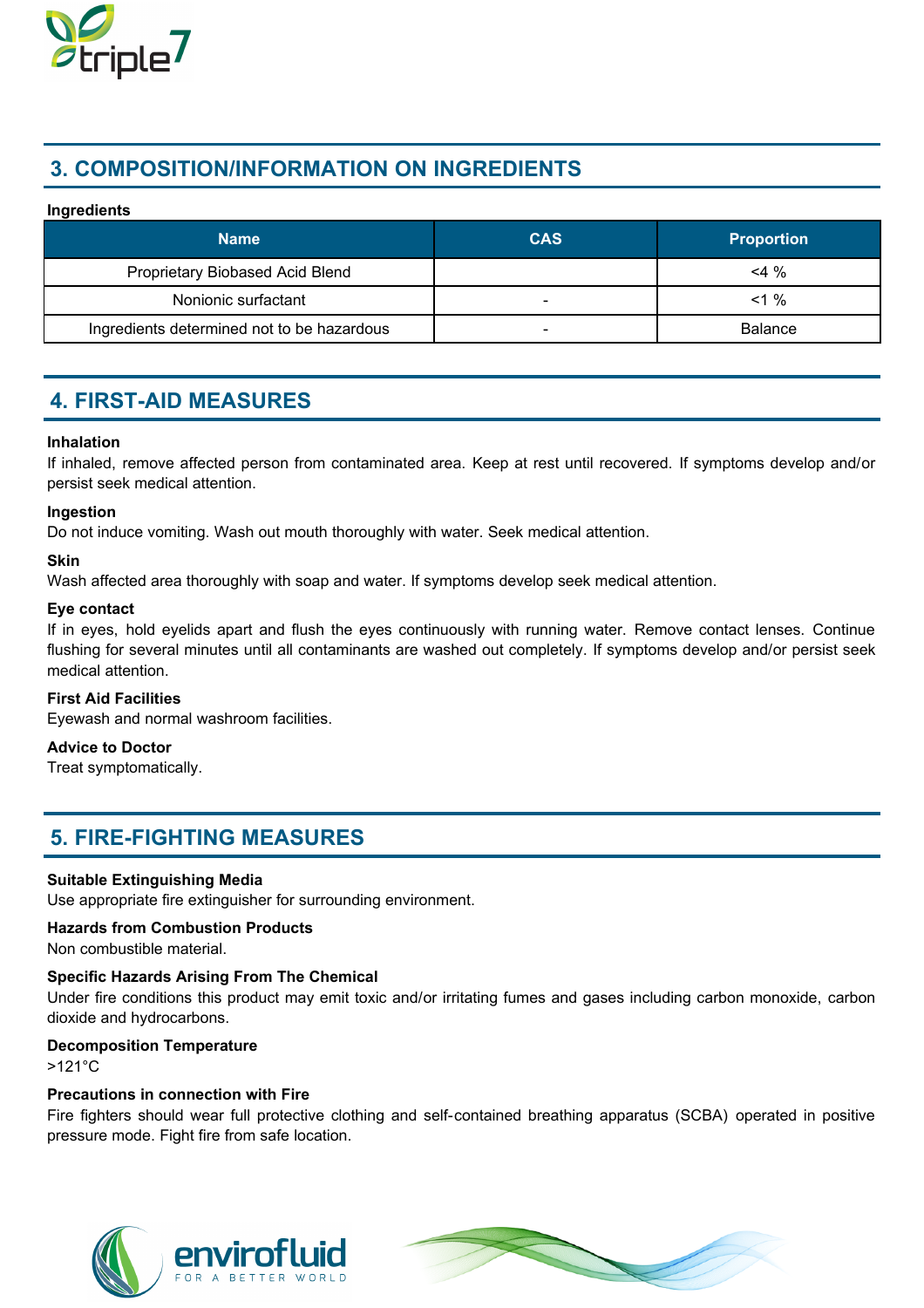

### 6. ACCIDENTAL RELEASE MEASURES

#### Emergency Procedures

Wear appropriate personal protective equipment and clothing to prevent exposure. Increase ventilation. If possible contain the spill. Place inert absorbent material onto spillage. Collect the material and place into a suitable labelled container. Wash residue with running water. Area may be slippery. Dispose of waste according to the applicable local and national regulations. If large scale contamination of sewers or waterways occurs inform the local water and waste management authorities in accordance with local regulations.

### 7. HANDLING AND STORAGE

#### Precautions for Safe Handling

Avoid inhalation of vapours and mists, and skin or eye contact. Use only in a well ventilated area. Keep containers sealed when not in use. Prevent the build up of mists or vapours in the work atmosphere. Maintain high standards of personal hygiene i.e. Washing hands prior to eating, drinking, smoking or using toilet facilities.

#### Conditions for safe storage, including any incompatibilities

Store in a cool, dry, well-ventilated area, out of direct sunlight. Store in suitable, labelled containers. Keep containers tightly closed. Store away from incompatible materials. Ensure that storage conditions comply with applicable local and national regulations.

### 8. EXPOSURE CONTROLS/PERSONAL PROTECTION

#### Occupational exposure limit values

No exposure standards have been established for the mixture. However, over-exposure to some chemicals may result in enhancement of pre-existing adverse medical conditions and/or allergic reactions and should be kept to the least possible levels.

#### Biological Limit Values

No biological limits allocated.

#### Appropriate Engineering Controls

Use with good general ventilation. If mists or vapours are produced, local exhaust ventilation should be used.

#### Respiratory Protection

Not normally required. If engineering controls are not effective in controlling airborne exposure then an approved respirator with a replaceable vapor/mist filter should be used. Refer to relevant regulations for further information concerning respiratory protective requirements.

Reference should be made to Australian Standards AS/NZS 1715, Selection, Use and Maintenance of Respiratory Protective Devices; and AS/NZS 1716, Respiratory Protective Devices, in order to make any necessary changes for individual circumstances.

#### Eye Protection

Safety glasses with side shields or chemical goggles as appropriate should be used. Final choice of appropriate eye/ face protection will vary according to individual circumstances. Eye protection devices should conform to relevant regulations.

Eye protection should conform with Australian/New Zealand Standard AS/NZS 1337 - Eye Protectors for Industrial Applications.

#### Hand Protection

Wear gloves of impervious material such as PVC or rubber. Final choice of appropriate gloves will vary according to



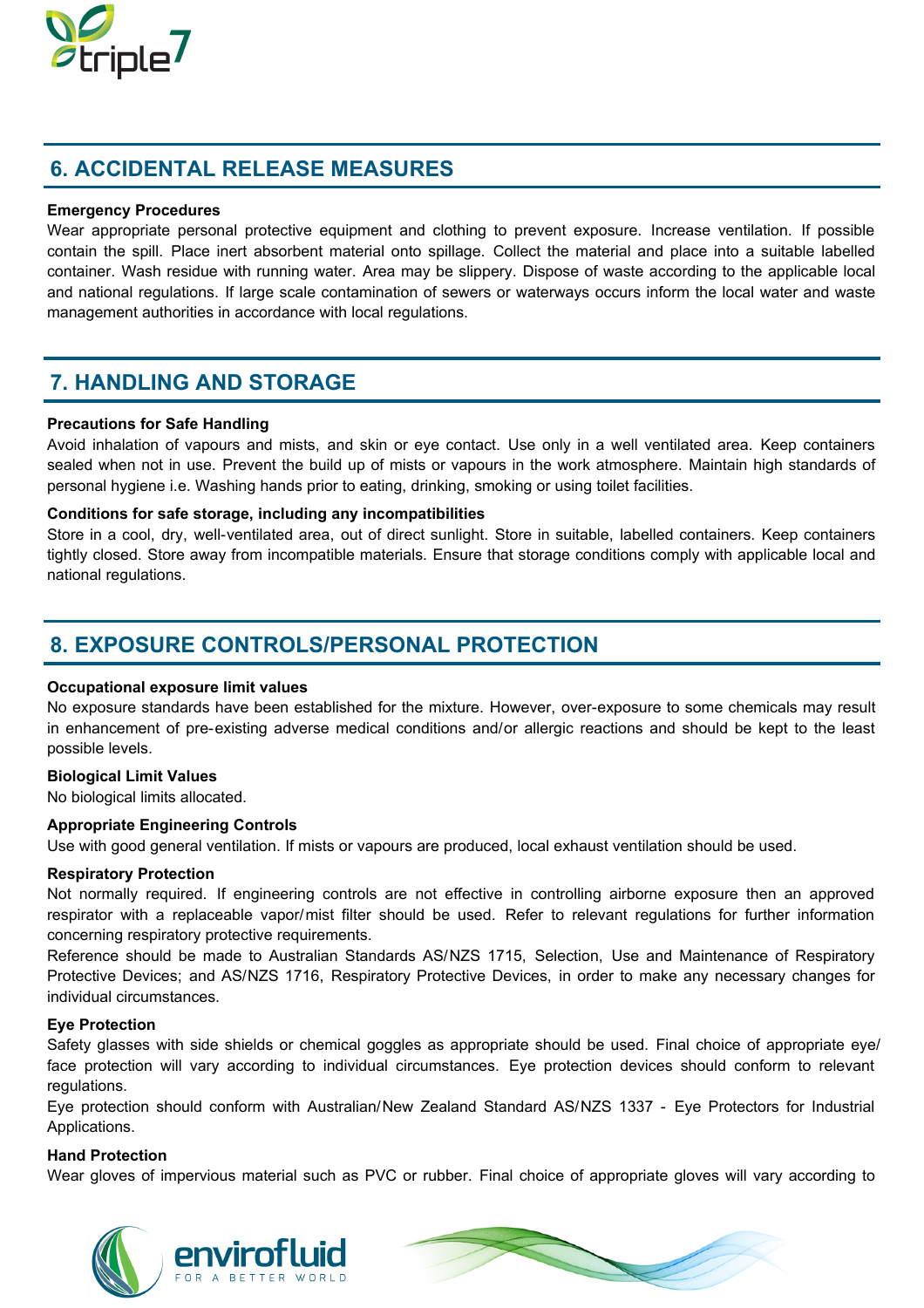

individual circumstances. i.e. methods of handling or according to risk assessments undertaken. Occupational protective gloves should conform to relevant regulations.

Reference should be made to AS/NZS 2161.1: Occupational protective gloves - Selection, use and maintenance.

#### Body Protection

Suitable protective workwear, e.g. cotton overalls buttoned at neck and wrist is recommended. Chemical resistant apron is recommended where large quantities are handled.

### 9. PHYSICAL AND CHEMICAL PROPERTIES

Form Liquid

Appearance Clear viscous colourless liquid

Colour **Colourless** 

**Odour** Slight detergent odour

Decomposition Temperature >121°C

Melting Point  $< 0$ °C

Boiling Point 100°C

Solubility in Water Soluble

Specific Gravity

1.034 (water =1)

pH 1.8-2.0 (neat)

Vapour Pressure 18 mm Hg (20°C)

Vapour Density (Air=1) 1.1

Evaporation Rate As for water

Odour Threshold Not available

Viscosity Not available

Volatile Component >60%

Partition Coefficient: n-octanol/water Not available



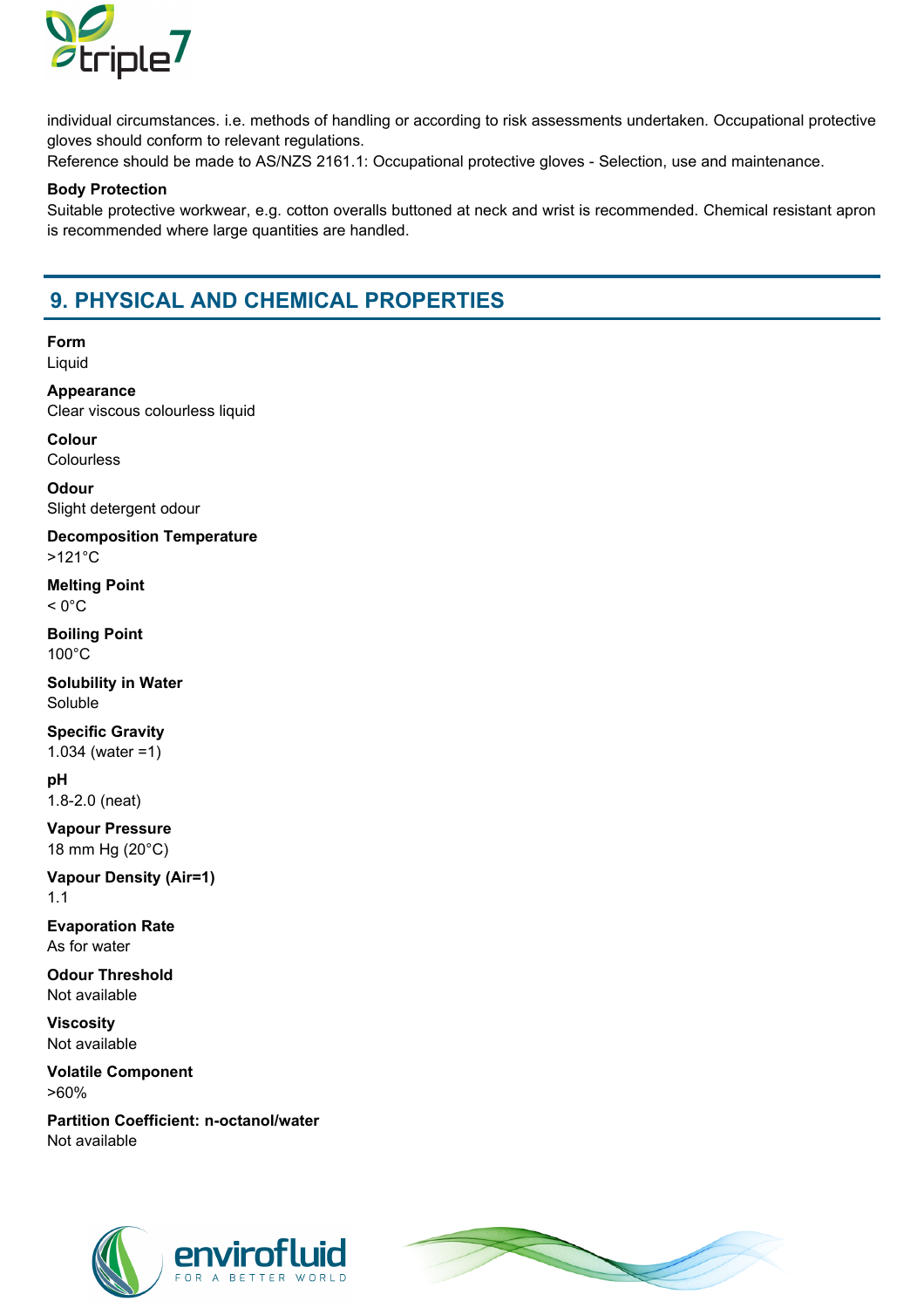

Flash Point Not applicable

Flammability Non-combustible

Auto-Ignition Temperature Not applicable

Flammable Limits - Lower Not applicable

Flammable Limits - Upper Not applicable

### 10. STABILITY AND REACTIVITY

#### Chemical Stability

Stable under normal conditions of storage and handling.

Reactivity and Stability Reacts with incompatible materials.

Conditions to Avoid Extremes of temperature and direct sunlight.

#### Incompatible materials

Incompatible with oxidising agents (eg. hypochlorites) and acids (eg. nitric acid).

#### Hazardous Decomposition Products

Thermal decomposition may result in the release of toxic and/or irritating fumes including carbon monoxide, carbon dioxide and hydrocarbons.

Possibility of hazardous reactions Not available

### Hazardous Polymerization

Will not occur.

### 11. TOXICOLOGICAL INFORMATION

#### Toxicology Information

No toxicity data is available for this material.

#### Ingestion

Ingestion of this product may irritate the gastric tract causing nausea and vomiting.

#### Inhalation

Inhalation of product vapours may cause irritation of the nose, throat and respiratory system.

#### Skin

May be irritating to skin. The symptoms may include redness, itching and swelling.

#### Eye

May be irritating to eyes. The symptoms may include redness, itching and tearing.

#### Respiratory sensitisation

Not expected to be a respiratory sensitiser.



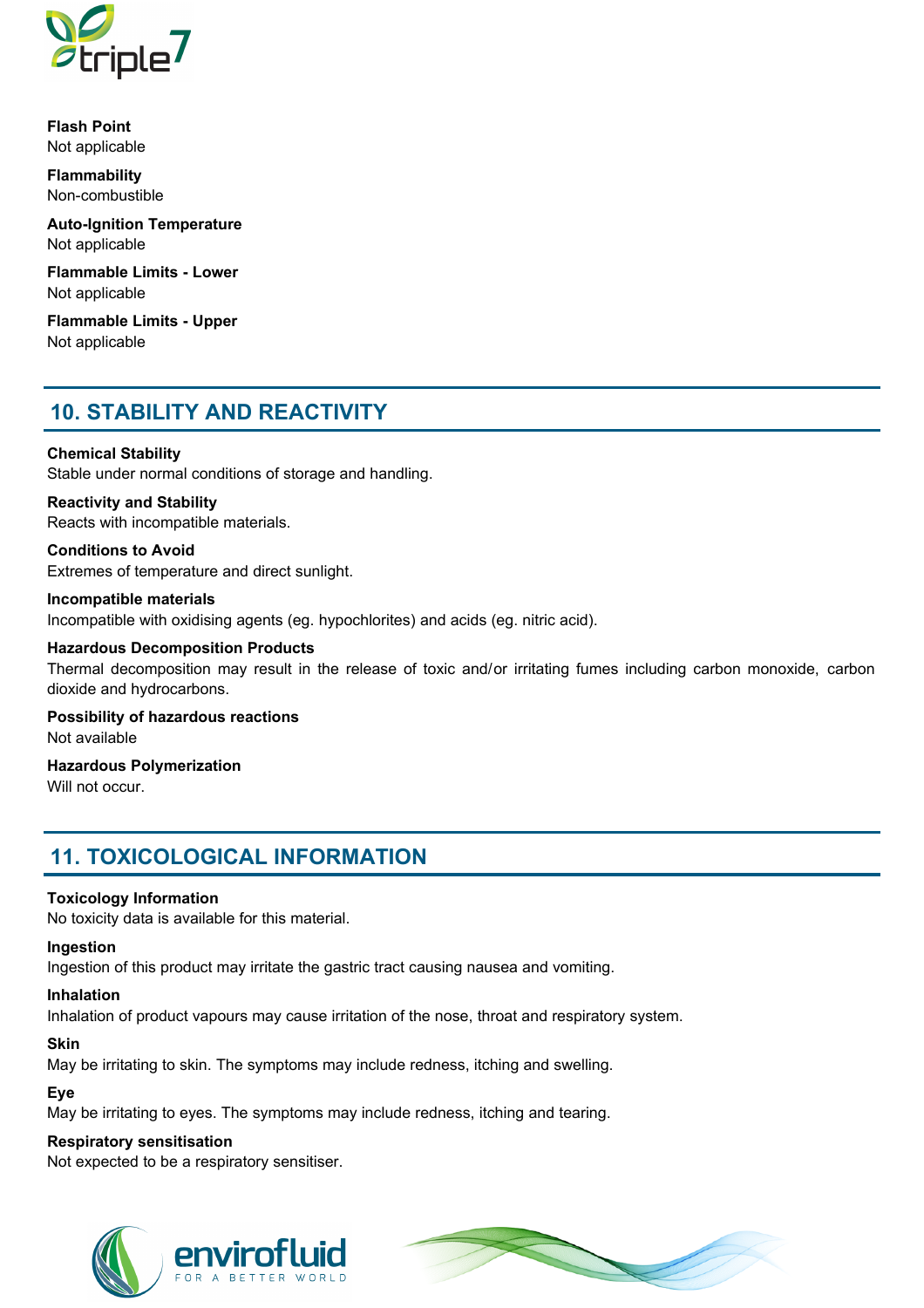

Skin Sensitisation Not expected to be a skin sensitiser.

Germ cell mutagenicity Not considered to be a mutagenic hazard.

**Carcinogenicity** Not considered to be a carcinogenic hazard.

Reproductive Toxicity Not considered to be toxic to reproduction.

STOT-single exposure Not expected to cause toxicity to a specific target organ.

STOT-repeated exposure Not expected to cause toxicity to a specific target organ.

Aspiration Hazard Not expected to be an aspiration hazard.

### 12. ECOLOGICAL INFORMATION

#### **Ecotoxicity**

No ecological data available for this material.

#### Persistence and degradability

This product is readily biodegradable according to OECD Method, Modified Sturm Test.

**Mobility** Not available

Bioaccumulative Potential Not expected to bio accumulate.

Other Adverse Effects Not available

#### Environmental Protection

This product is not anticipated to cause adverse effects to animal or plant life if released to the environment in small quantities, however larger quantities may cause foaming of waterways with adverse effects on aquatic life. At high levels, may dissolve oils on bird feathers with potential for birds to drown.

### 13. DISPOSAL CONSIDERATIONS

#### Disposal considerations

The disposal of the spilled or waste material must be done in accordance with applicable local and national regulations.

### 14. TRANSPORT INFORMATION

#### Transport Information

Road and Rail Transport (ADG Code):

Not classified as Dangerous Goods according to the Australian Code for the Transport of Dangerous Goods by Road and Rail (ADG Code) (7th edition).



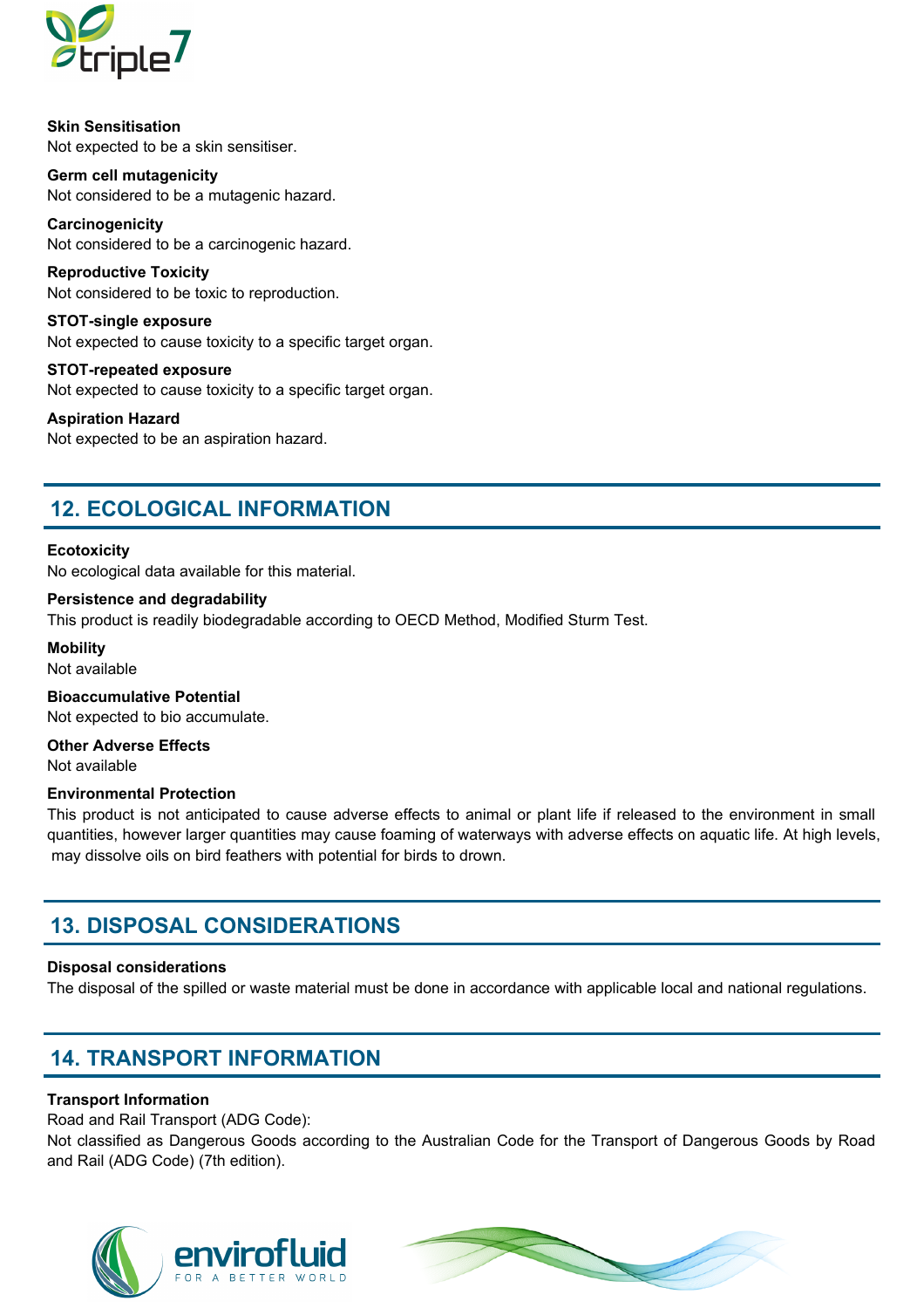

Marine Transport (IMO/IMDG): Not classified as Dangerous Goods by the criteria of the International Maritime Dangerous Goods Code (IMDG Code) for transport by sea.

Air Transport (ICAO/IATA):

Not classified as Dangerous Goods by the criteria of the International Air Transport Association (IATA) Dangerous Goods Regulations for transport by air.

U.N. Number None Allocated

UN proper shipping name None Allocated

Transport hazard class(es) None Allocated

Special Precautions for User Not available

IMDG Marine pollutant No

Transport in Bulk Not available

### 15. REGULATORY INFORMATION

#### Regulatory information

Not classified as Hazardous according to the Globally Harmonised System of classification and labelling of chemicals (GHS) including Work, Health and Safety regulations, Australia.

Not classified as a Scheduled Poison according to the Standard for the Uniform Scheduling of Medicines and Poisons (SUSMP).

Poisons Schedule

Not Scheduled

### 16. OTHER INFORMATION

#### Date of preparation or last revision of SDS

SDS created: October 2016

#### References

Preparation of Safety Data Sheets for Hazardous Chemicals Code of Practice.

Standard for the Uniform Scheduling of Medicines and Poisons.

Australian Code for the Transport of Dangerous Goods by Road & Rail.

Model Work Health and Safety Regulations, Schedule 10: Prohibited carcinogens, restricted carcinogens and restricted hazardous chemicals.

Workplace exposure standards for airborne contaminants.

Adopted biological exposure determinants, American Conference of Industrial Hygienists (ACGIH).

Globally Harmonised System of classification and labelling of chemicals.

#### Other Information

GECA (Good Environmental Choice) Certified CPv2.2-2012 Cleaning Products